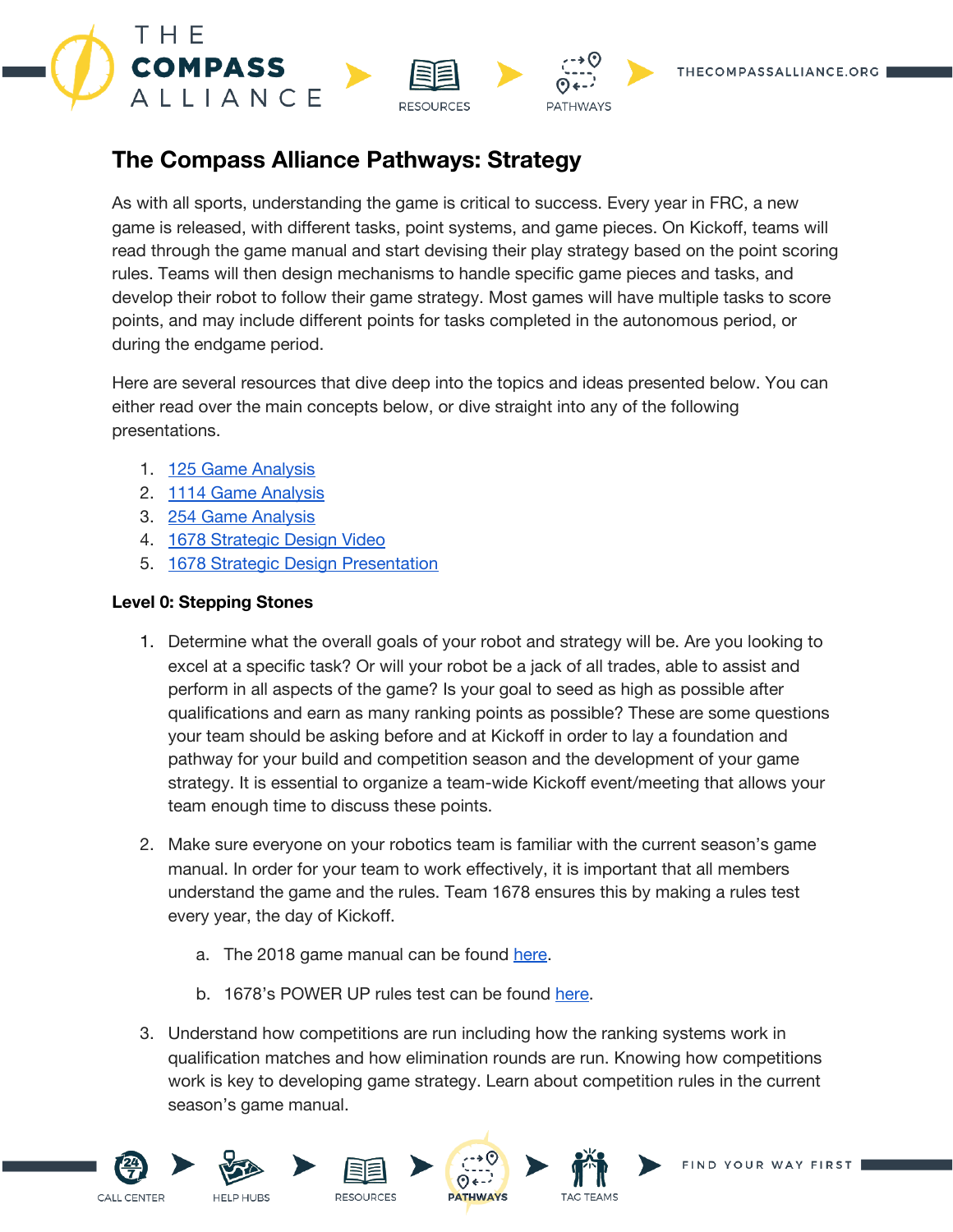4. Understand tasks and points within the game. Keep track of all the different methods that can be used to score points (as well as defend the opposing alliance from scoring, often called "de-scoring"). Also keep in mind the "bonus" points: more difficult tasks that award additional ranking points (RP) or extra match points, as well as any "coopertition" points to help your team in the overall standings, outside of the individual match (e.g. In 2016, if an alliance "broke" the outer walls, each team would receive 1 additional Ranking Point, therefore, a win could be worth 3 RP, instead of 2).

**PATHWAYS** 

**RESOURCES** 

- 5. Look for core point cycles. Most games will have a task that will be repeated multiple times, and gain some amount of points for each cycle. Identify each step in this cycle, and attempt to make realistic predictions for how many cycles would be possible during the game time (e.g. In 2018, robots would travel to the alliance portal, retrieve a power cube, and score on the opponent's switch repeatedly).
- 6. Look for point ceilings. Several tasks can be completed only a certain number of times, or earn a certain number of points. While these may provide a large portion of points, eventually there will be no more use in performing these tasks. (e.g. 2017, once an alliance gathered 12 gears, there were no additional slots on which to place gears, so no more points could be gained from gathering gears.)

### **Level 1: Venturing Onwards**

THE

**COMPASS** 

ALLIANCE

- 1. Autonomous tasks are usually worth more points. As you look at the common tasks that you believe will be strategically advantageous, see if this same task can be completed in autonomous for a higher point reward. Most games will also contain smaller point rewards for simple tasks, such as driving the robot forward, or moving a pre-loaded game piece.
- 2. Most games will have an "endgame" challenge, something to be completed only once towards the end of the match for a larger point reward. Often, this will require the robot to climb, hang, or move to a specified zone on the field.
- 3. Keep penalty points in mind. Oftentimes, penalties are assigned for aggressive or damaging robot behaviour, and award the opposing alliance some amount of extra points based on the penalty. Additionally, games will often have penalties for exceeding limits of game pieces that can be held or maneuvered at a time. If a game piece gets caught in a mechanism, or stuck in your robot, is it better to keep playing and get minor penalties for handling a new game piece, or is there something else you can be doing?
- 4. Try many different permutations of point cycles, tasks, autonomous, and endgame points to get a feel for how the point system will work given different strategies. Once you have created a solid strategy, now is the time to start thinking about the actual mechanisms and robot design to complete the tasks outlined in your strategy.





**HELP HURS** 









THECOMPASSALLIANCE.ORG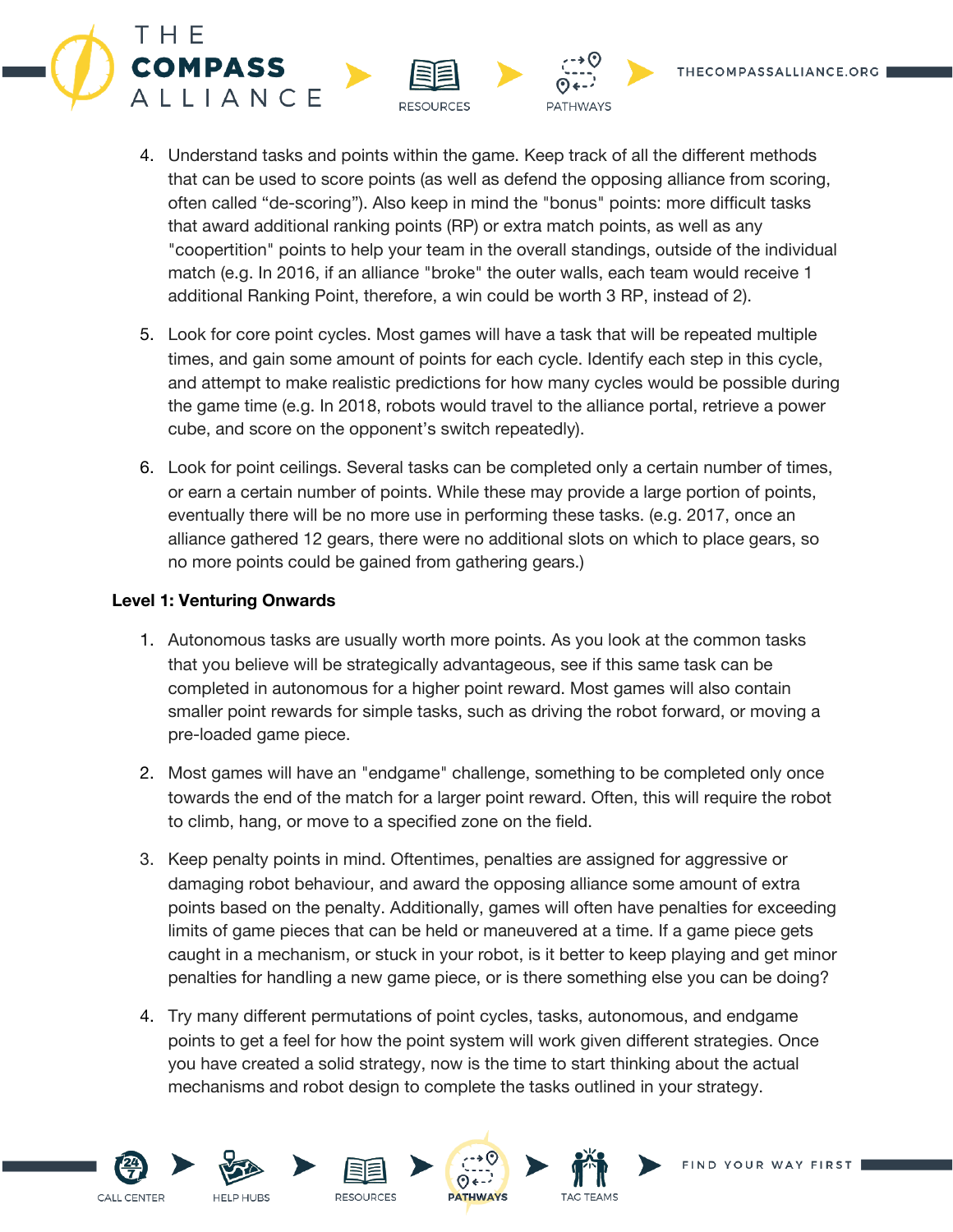



**PATHWAYS** 

**RESOURCES** 

6. As your team develops a detailed and solidified strategy during build season, make sure to communicate with anyone working on the robot (mechanical-, electrical-, and programming-wise) and be on the same page with them. It is essential that your robot and your game strategy are developed alongside each other and constantly iterated and improved upon. Your robot should be able to complete the tasks outlined in your strategy, allowing for flexibility and ensuring effectiveness at competition.

### **Level 2: Forging New Paths**

THE

**COMPASS** 

ALLIANCE

- 1. Plan your strategy as an evolving concept, as you will iterate on your robot and gain more experience at competitions. Gameplay will look different in week 1 and 2 competitions compared to week 5 and 6 competitions. By the world championships, the number of cycles and points achieved by alliances will be much higher than the first competitions. As you strategize, you should assign priorities to given tasks that will provide the best scores for the appropriate level of competition.
- 2. If your team performs scouting, use the data that your scouting provides to make strategic decisions during competition. Scouting data can help to plan strategies for matches. If you seed in the top 8 after qualification matches, data can also help to form a pick priority list for use during alliance selection.
	- a. The Compass Alliance Scouting Pathway, which explains much more in-depth about scouting and its purposes and contains many more useful resources, can be found [here](https://www.thecompassalliance.org/Pathways/Scouting).
- 3. Check the Chief [Delphi](https://www.chiefdelphi.com/forums/forumdisplay.php?f=16) forum frequently. During the season, it can provide useful tips and in-depth analyses of the game as competitions are being played out. Students and mentors within the FRC community contribute to these forums in a professional manner.
- 4. Here are additional resources that are related to understanding gameplay and strategy.
	- a. 1114 Match [Strategy](http://www.simbotics.org/resources/strategy/match-strategies)









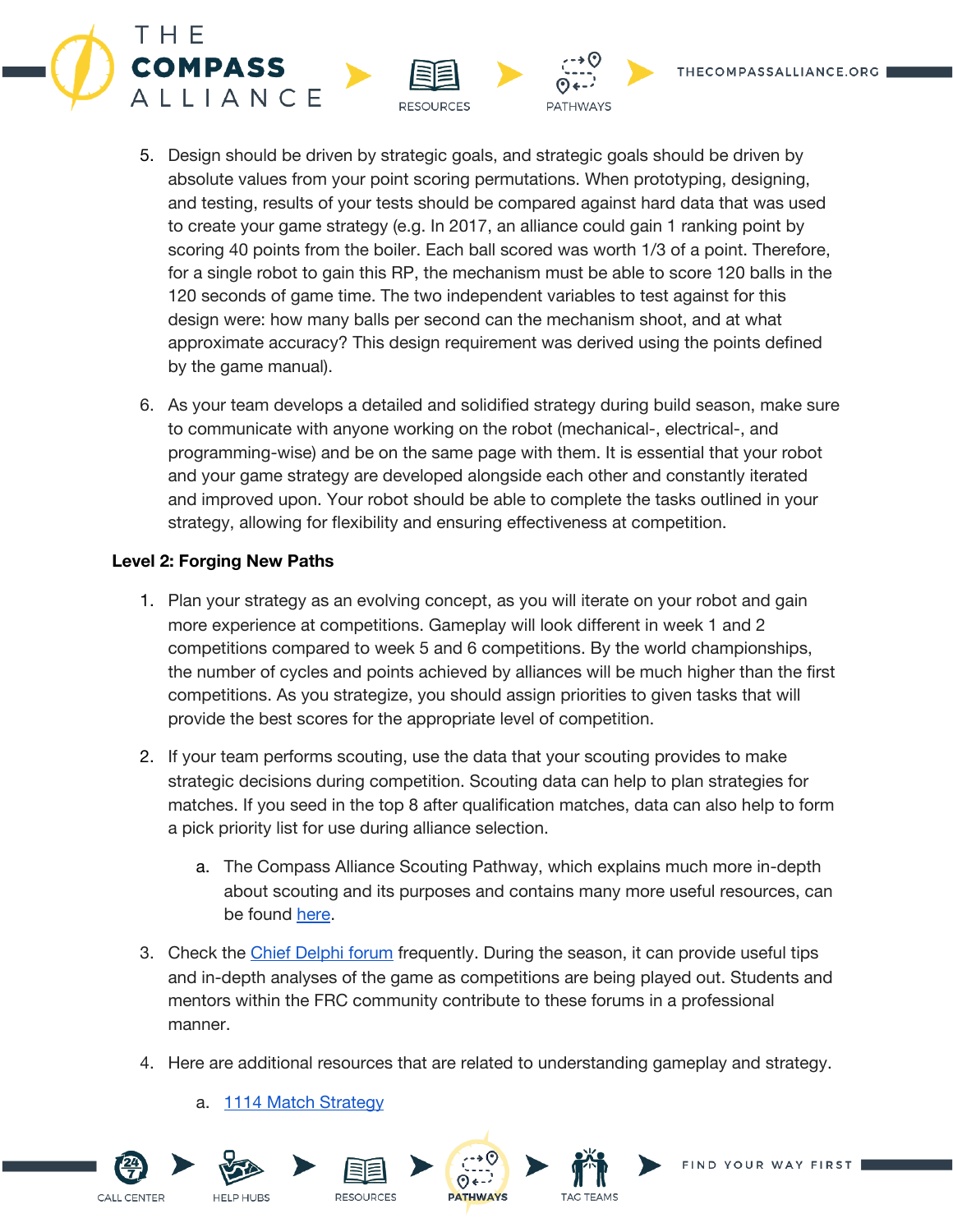



- b. The following 2 matches are great examples of understanding gameplay, scoring, and effective alliance partnerships. This is the "end goal" of creating a solid strategy and implementing a robot.
	- i. [Michigan](https://www.youtube.com/watch?v=mUUL97AQ_3A) 2013
	- ii. St. [Louis](https://www.youtube.com/watch?v=dzvnSapnzBA) 2014